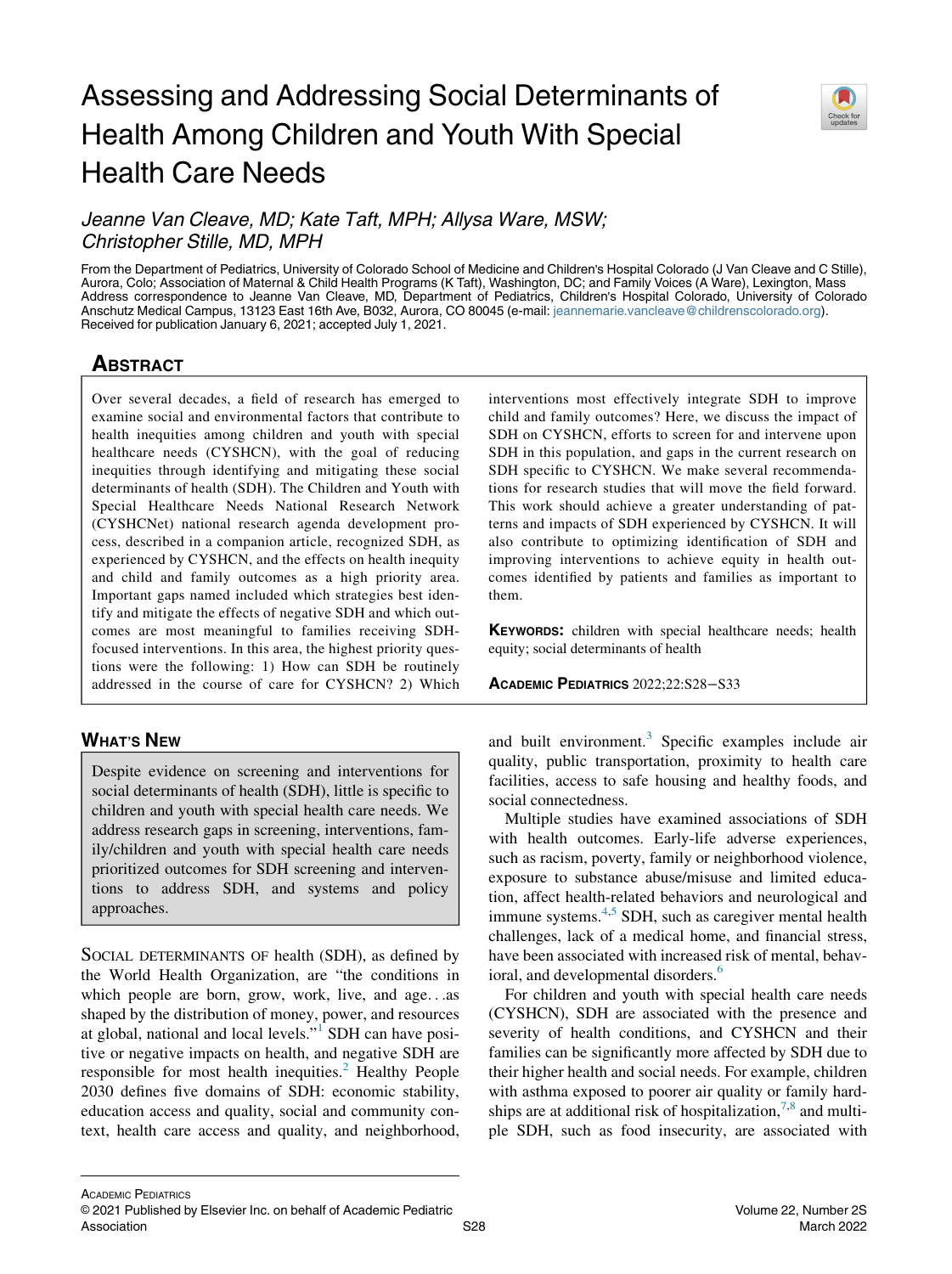developmental risk.<sup>9</sup> CYSHCN are more likely to have adverse childhood experiences, be bullied, and experience racism.<sup>[10](#page-4-9)</sup> Racial and ethnic disparities are seen in studies of prevalence, access to care and resources, care coordination and satisfaction with care among  $CYSHCN<sup>11</sup>$  $CYSHCN<sup>11</sup>$  $CYSHCN<sup>11</sup>$ CYSHCN, particularly children with medical complexity and disabilities, require supports, services, and coordination across multiple systems within the domains of SDH[,12](#page-4-11) such as in education, housing, employment and transportation systems. Social determinants that affect access to these services can be especially impactful.

Because of SDH's connections to health inequities, national guidelines<sup>[13](#page-4-12)[,14](#page-4-13)</sup> and experts<sup>[15](#page-4-14),[16](#page-4-15)</sup> recommend screening for SDH in clinical settings and including SDH in policy agendas. Systematic and scoping reviews $17,18$  $17,18$  $17,18$ found the majority of tools are not well validated, narrow in scope, and lacked involvement of youth or families in development. Caregiver views on screening are generally supportive<sup>[19](#page-4-18)</sup>; however, only a minority of pediatricians report routinely and uniformly screening for SDH, primarily due to feasibility of screening and responding to SDH.<sup>20</sup> Specific factors that promote screening in health care settings include value-based payment models, institutional support for screening, clear screening protocols that accommodate clinic workflow, establishment of linkages to and communication with community support services, and implementation of screening in settings that provide continuous care, eg, primary care practices. $21,22$  $21,22$ 

Interventions in health care settings to systematically address SDH based on screening results primarily have involved referrals to community-based services and enrollment in safety net programs facilitated by patient navigators (health care team members who help families overcome barriers to accessing health and social services), care managers, or volunteers. Outcomes measured have included enrollment in services, health care utilization, health-related quality of life and caregiver well-being. Findings have generally been positive in terms of addressing SDH for children and adults. $21,23$  $21,23$  $21,23$ 

The Children and Youth with Special Healthcare Needs National Research Network (CYSHCNet) national research agenda development process identified priorities for health systems research. $^{24}$  Highest priority topics related to SDH were the following: 1) How SDH can be routinely addressed in the course of care for CYSHCN? 2) Which interventions most effectively integrate SDH to improve child and family outcomes?

#### **GAPS**

The differential impacts of screening and interventions for SDH on the health care and health of CYSHCN, compared to children without SHCN, are not well known. Factors unique to CYSHCN may influence effectiveness of screening and interventions. For example, SDH may have direct, observable effects on adherence to treatment, receipt of recommended care, family/caregiver stress, and condition-specific health outcomes. Also, CYSHCN, particularly children with medical complexity, have more

frequent contacts with health care providers in different settings, which may present more opportunities for screening and identification of SDH, but also more need for flexibility and coordination of intervention components across settings.

#### **SCREENING**

Screening tools have not been adapted for CYSHCN, and evaluations of tools within subgroups of CYSHCN, such as by condition or medical complexity, have not been done. Whether existing screening tools over- or under-identify SDH in families of CYSHCN is not known. For example, questions about housing instability may not detect children with motor impairments in nonaccessible and therefore unsafe housing. Questions about food insecurity may not identify children with specific healthrelated nutritional needs, such as diabetes or cystic fibrosis. Given CYSHCN's multiple health system contacts, optimal logistics for screening (eg, which setting, how frequently) are not well understood. For example, screening too frequently could be redundant and burdensome for caregivers, yet targeted screening in certain settings (eg, emergency department for children with asthma) may be particularly high yield. Finally, because CYSHCN, especially children with medical complexity, have more detail in their electronic medical records, there may be opportunities to improve SDH screening by supplementing with information gleaned through natural language processing or from other electronic medical records fields.<sup>2</sup>

#### MEASUREMENT OUTCOMES

Health care systems and policymakers may be driven to focus on SDH in part to achieve health care savings,<sup>[26](#page-5-2)</sup> and this motivation may be particularly relevant for CYSHCN. The move toward value-based payments and models that incentivize cost savings, efficiency and population health are key factors in increased interest in identi-fying SDH and reducing inequities.<sup>[22](#page-4-21)</sup> However, the impact of value-based payment models has not been well studied for  $CYSHCN<sub>1</sub><sup>27</sup>$  $CYSHCN<sub>1</sub><sup>27</sup>$  $CYSHCN<sub>1</sub><sup>27</sup>$  and families of CYSHCN may be concerned that interventions that prioritize cost-savings will compromise family and professional partnerships and quality of care. Patients and families may prioritize other outcomes, such as quality of life, school attendance and community participation, and caregiver stress. The World Health Organization's International Classification of Functioning, Disability and Health provides a framework for measuring outcomes related to a person's ability to function in society, taking into consideration the environmental context of that society<sup>28</sup>; this may have particular relevance for examining SDH in CYSHCN.

#### **INTERVENTIONS**

Many state programs and health systems are implementing national guidelines $^{29}$  $^{29}$  $^{29}$  for screening, referral and linkage to community-based services, yet more research is needed to assess the direct impact on SDH and health inequities.[30](#page-5-6) Interventions to address SDH have generally tested one-time, single-setting screening and referral to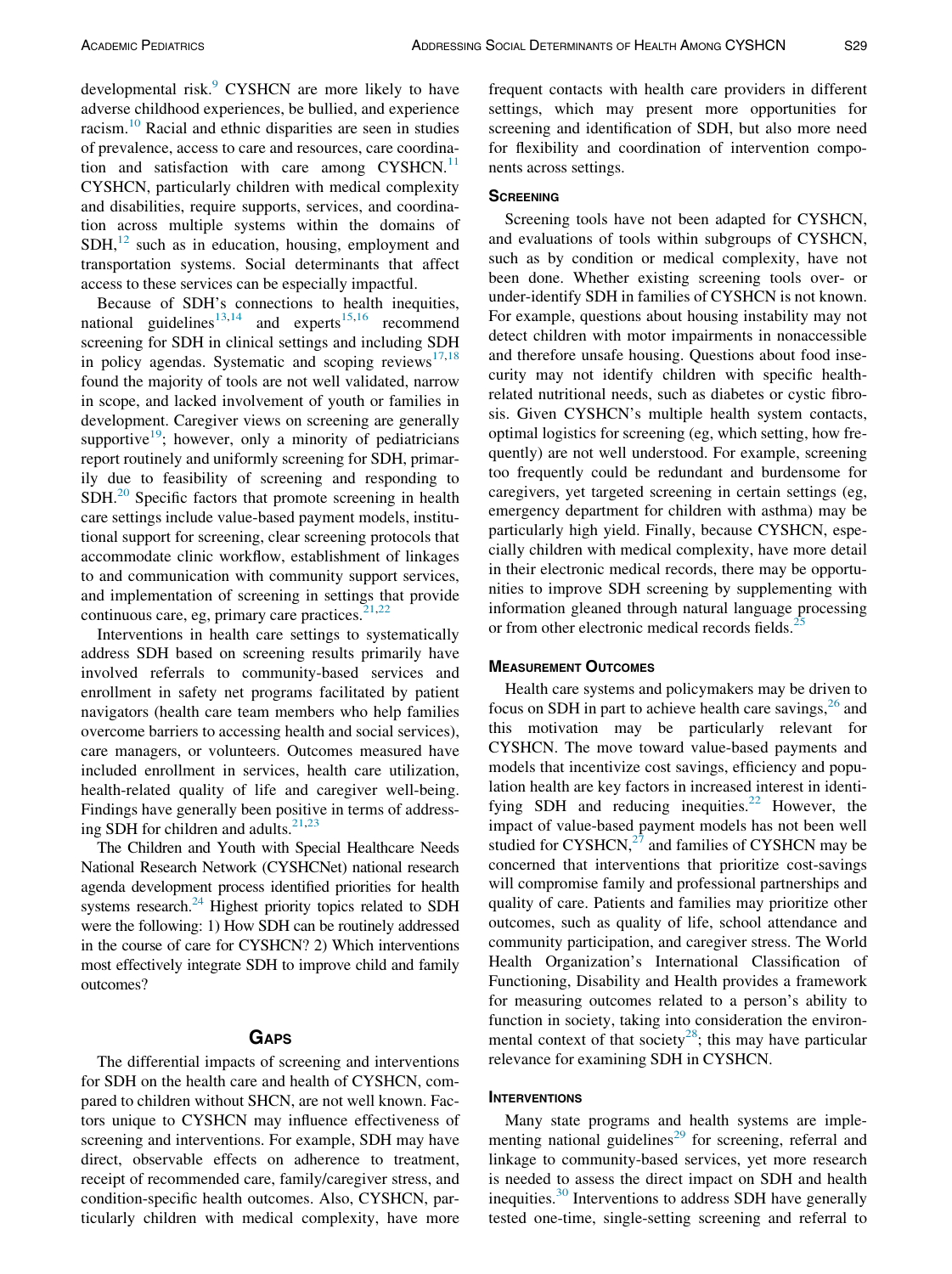services, using printed resources and patient navigators.<sup>[31](#page-5-7)[,32](#page-5-8)</sup> Given that CYSHCN have more frequent health system contacts, research to examine reporting of social impacts on health over time in multiple settings will help inform screening efficiency and intervention planning. Whether particular models of or training for navigators and coordinators addressing SDH for CYSHCN is particularly effective is not well studied. In addition, the implementation of SDH-focused interventions for CYSHCN will likely need attention to integrating with large teams and developing relationships with agencies frequented by CYSHCN. Systems-level interventions are challenging given the required coordination across multiple systems that serve families of CYSHCN. Siloed data systems make it difficult to evaluate the impact of SDH interventions on health or quality of life outcomes. Screening tools do not elicit families' desire for interventions, and priorities or desire for intervention among caregivers of CYSHCN, who balance their child's care needs with employment and other family responsibilities, may differ from those without SHCN. Finally, there is evidence that SDH interventions in health care settings can positively influence other systems delivering services to children, $33$  and this work should be expanded.

#### METHODOLOGICAL CHALLENGES

There are several challenges to conducting research on SDH interventions for CYSHCN. First, the population is heterogeneous when studied without regard to specific conditions, and intervention effects may be difficult to ascertain if condition-specific or complexity-based subpopulations are not identified. For this reason, it may be difficult to scale and replicate interventions for different communities and settings and assess the impact of systems changes and policies. Second, interventions around SDH that involve integrating with health care teams are likely to have contamination issues if randomization is at the patient level. Third, resources available to CYSHCN may differ based on geographic location. States have different levels of funding for programs for CYSHCN, although such differences may allow for quasi-experimental comparisons among states. Rural areas may have fewer resources. Having fewer resources may dampen the effects of SDH-focused interventions, regardless of model or clinical factors. Lastly, the potential for bias in data collection and research methods can lead to underrepresentation or misrepresentation of communities made vulnerable due to systemic and social inequities. With the comparatively small population size, data sets are often unable to be analyzed by both CYSHCN status and race/ethnicity, in addition to SDH. Efforts to engage CYSHCN, families and communities in research at all levels is a crucial investment of time and resources to ground research and programs in the strengths and needs of those most impacted by inequities.

#### RECOMMENDATIONS FOR FUTURE RESEARCH

We propose the following studies, based on the identified gaps in the field and the initial agenda-setting process.

#### IDENTIFYING OPTIMAL SDH SCREENING STRATEGIES

Methods for screening for SDH could include patient/ family-reported questionnaire, standard interview questions, and extraction of elements of the medical record. Because CYSHCN are seen in several different settings (eg, emergency department, primary care, home health care settings), there are potentially multiple opportunities for screening. Identifying optimal approaches for screening across the system is a priority to make it more efficient, effective, and acceptable to patients and families. Examples of useful studies may include the following:

1. A study that evaluates optimal screening strategies for identifying SDH in a way that allows for comprehensive and coordinated intervention. For health systems and communities implementing SDH screening, a mixed methods approach that analyzes screening data collected as part of routine care, data on the response to positive screens, and patient/family interviews of the screening/intervention experience could identify ways to make screening and referral better for families and more efficient for health systems. This study should focus on identifying gaps and redundancies in the screening process, performance of screening tools in identifying SDH specifically for CYSHCN compared to children without SHCN and within CYSHCN subpopulations, and burden/acceptability for families completing screening tools.

#### IDENTIFYING FAMILIES' PRIORITIES FOR OUTCOMES MEASUREMENT IN STUDIES OF INTERVENTIONS REGARDING **SDH**

Patient and family priorities for outcome measurement are also important to this field. Bringing family-prioritized outcomes to the forefront will ensure evaluation and return-oninvestment considerations are reflective of the indirect (eg, morbidity, disability, parental time/stress) and intangible (quality of life, societal well-being, health equity) costs and benefits. These will balance other outcomes (eg, health care quality) that are traditionally included in health services research. Useful studies may include the following:

1. Partnership with patients and families to identify outcomes important to them that can be used in future studies evaluating interventions to mitigate negative SDH. We recommend using effective community engagement techniques, such as those outlined in Family Voices' Framework for Assessing Family Engagement in Systems *Change*,  $34$  that bring together researchers and patients and families of CYSHCN as equal partners to produce recommendations for outcome measurement for studies on SDH. This would involve a systematic review of known outcomes, identification of gaps in current outcome measurement methods, and a ranking process to prioritize the most critical and relevant outcomes.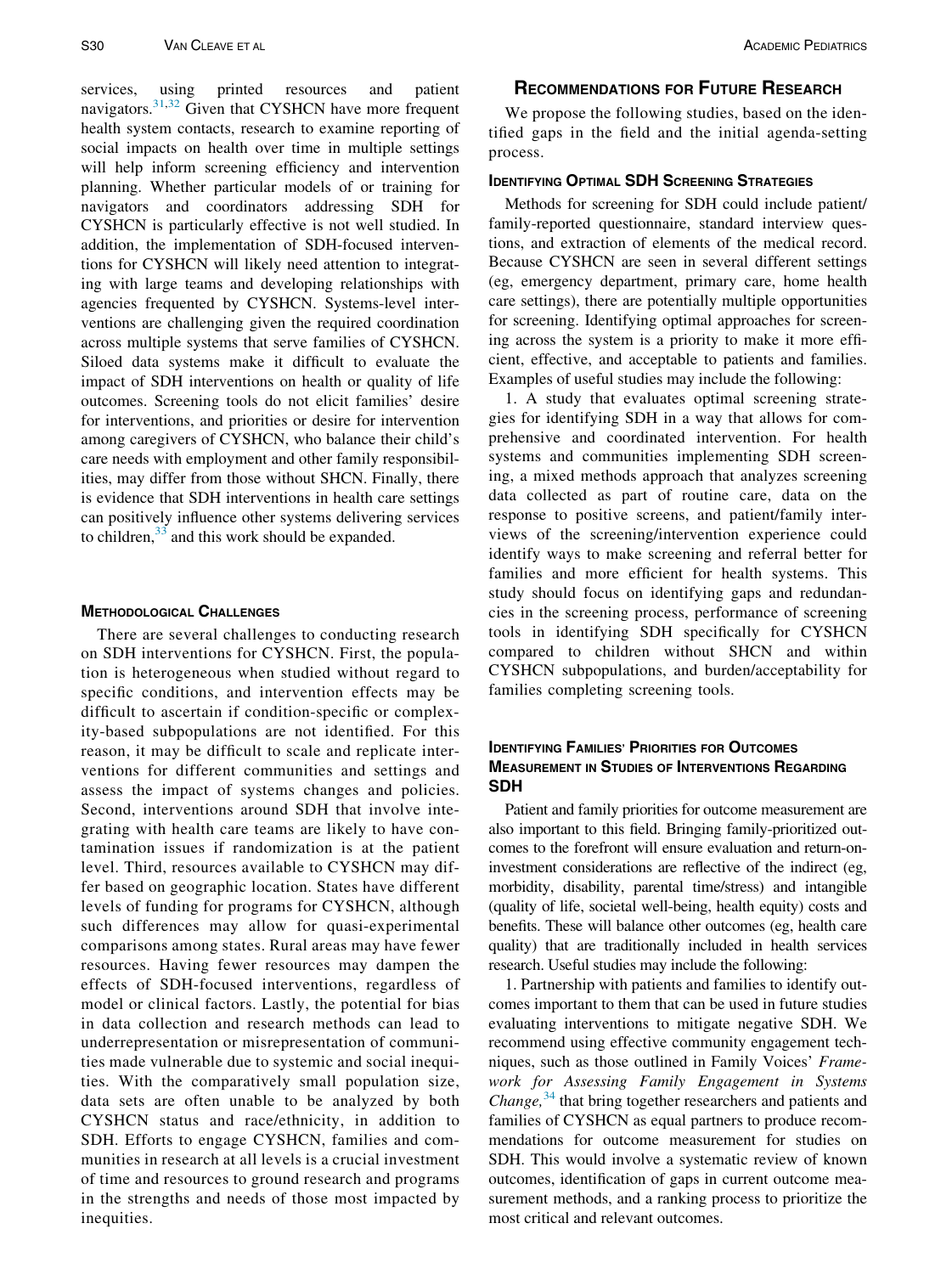#### LONGITUDINAL EXAMINATION OF REPORTED SDH IN CYSHCN AND ASSOCIATION WITH CLINICAL **CHARACTERISTICS**

SDH screening has been implemented in some settings, and there are—or will be—longitudinal data on SDH. Understanding the trajectory of SDH and associations with outcomes could clarify which SDH have a particularly deleterious effect on health and other outcomes, and thus may clarify the social determinants for which screening and intervention would be high-yield. Useful studies might include the following:

- Within one or more health systems with SDH screening, conduct a study combining electronic clinical and demographic data and SDH screening results to examine change in SDH reported over time and clinical (eg, type of condition, severity, medication use, technology dependence), demographic (race/ethnicity, neighborhood characteristics, insurance type), and utilization (eg, hospitalizations, emergency department visits, and outpatient visits) associated with SDH patterns (eg, persistence, resolution, domains of SDH).
- Within existing, population-based longitudinal surveys that collect data on children, embed or enhance questions on SDH, along with special health care needs, health and development outcomes, and health care utilization. Many such surveys are householdbased, which can provide information on family-level SDH.

#### COMPARE THE EFFECTIVENESS OF SDH INTERVENTION MODELS FOR CYSHCN

Most studies of interventions to mitigate negative SDH involve connecting families to resources using staff in navigator or coordinator roles. Adaptations needed specific to CYSHCN have not been studied. We propose the following:

 Studies to determine the level of intensity needed for family navigator-focused interventions for CYSHCN. We propose a mixed-methods study of existing SDH screening/intervention programs in health care settings that use navigators integrated into medical homes. Prospective data on tasks performed when addressing SDH and semistructured interviews of navigators and families of CYSHCN can shed light upon the skillset, training, and supervision of navigators; level of integration with the medical team; and intensity of services needed. This hypothesis-generating study would be used to design a comparative effectiveness trial of a low intensity model using family navigators with standard training, which includes training on resources, network building, and motivational interviewing versus a high intensity model, whereby navigators would receive additional training on topics relevant to CYSCHN, for example, disability rights and special education systems. This study

may also identify which social determinants are most amenable to family navigator interventions in health care settings.

#### UNDERSTANDING THE IMPACTS OF SYSTEM-LEVEL POLICIES THAT TARGET SDH ON HEALTH INEQUITY AND OTHER FAMILY-CENTERED OUTCOMES FOR CYSHCN

Most policies (eg, housing, transportation, and economic) are created for the general population, and it is not known whether policies unintentionally amplify disparities for CYSHCN. For example, do policies that expand health coverage or affordable housing with income-level eligibility requirements miss families of CYSHCN that experience financial hardships? Does telehealth expansion exacerbate disparities for CYSHCN who lack resources to participate? Policies to organize, finance, and deliver health and community-based services may be more effective if surveillance of SDH and referral information are used to tailor interventions. Examples include tiering systems for CYSHCN based on reported  $SDH<sub>1</sub><sup>35</sup>$  standardized accountability across systems, and facilitated referral processes that link families to programs. Furthermore, do equity-centered policies improve outcomes for CYSHCN and their families? Therefore, we propose:

- Comparative analyses of 1) policies across states, communities or health systems using large datasets, such as all-payer or Medicaid claims databases, state CYSHCN program data, and national health surveys (eg, Medical Expenditure Panel Survey, National Survey of Children's Health). Such studies could compare a state, community or health system that implemented an SDH-targeting policy with a matched population that did not implement the approach. Difference-in-differences analyses could identify changes in outcomes for CYSCHN and their families (eg, better coordinated care, reduced caregiver stress, reduced ED visits, etc.); and 2) intended impacts of a policy or systems change initiative to the actual experiences and outcomes for CYSHCN and their families. A retrospective study using family surveys and/or interviews could ascertain whether a SDH-focused policy was associated with positive or negative outcomes for CYSHCN and their families and could also compare differences in impacts related to racial and ethnic disparities among CYSHCN.
- A systems dynamics modeling study to examine the diverse consequences of social determinants related policies and systems initiatives on outcomes for CYSHCN. System dynamics uses interacting feedback loops to model nonlinear and cumulative effects of multiple inputs to complex systems over time. Differential and algebraic equations are developed from a broad spectrum of measured and experiential data. Modeling is an iterative process of scope selection, hypothesis generation, causal diagramming, quantifi-cation, reliability testing, and policy analysis.<sup>[36](#page-5-12)</sup> Model development would involve key stakeholders such as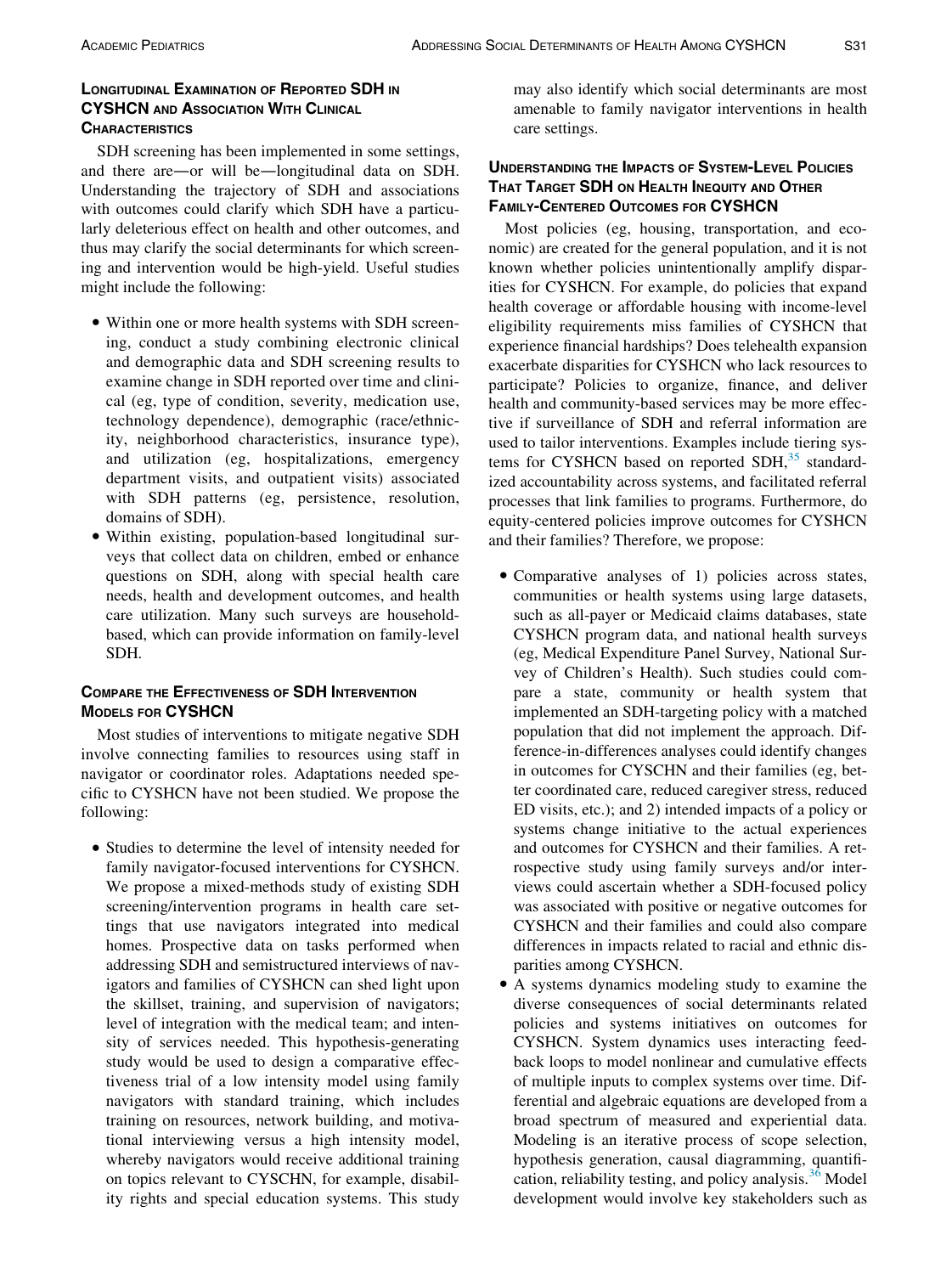<span id="page-4-5"></span><span id="page-4-4"></span><span id="page-4-3"></span>families, YSCHN, providers, payors, community representatives, health systems administrators, and state health agencies. A robust model would simulate the impact of different polices and interventions singly and in combination. Similar methodology has been used in assessing potential impact of interventions to reduce chronic illness. $37$  A model for SDH of CYSHCN could offer insights into how SDH strategies compare with one another on uptake and outcomes, and increase understanding of which strategies may have greatest leverage in the short and long term.

#### **CONCLUSIONS**

<span id="page-4-9"></span><span id="page-4-8"></span><span id="page-4-7"></span><span id="page-4-6"></span>SDH are especially influential for CYSHCN. This paper identifies opportunities to address gaps in screening tools, interventions, family-prioritized outcomes, and systems-level approaches to address SDH for CYSHCN. The proposed studies will inform screening and interventions in health care settings by understanding the adaptations needed to better identify and mitigate negative SDH for CYSHCN. Policy-level studies will inform systems approaches to SDH to address the root causes of health inequities for CYSHCN, identify where efforts intended to mitigate negative impacts fall short or disproportionately affect CYSHCN, and identify how efforts could eliminate inequities for CYSHCN and their families by better addressing SDH.

#### **ACKNOWLEDGMENTS**

<span id="page-4-23"></span><span id="page-4-14"></span><span id="page-4-13"></span><span id="page-4-12"></span><span id="page-4-11"></span><span id="page-4-10"></span>Financial statement: This program is supported by the Health Resources and Services Administration (HRSA) of the U.S. Department of Health and Human Services (HHS) under [UA6MC31101](#page-4-23) Children and Youth with Special Health Care Needs Research Network. This information or content and conclusions are those of the author and should not be construed as the official position or policy of, nor should any endorsements be inferred by HRSA, HHS, and the US Government. Funded by a grant from the Lucile Packard Foundation for Children's Health, Palo Alto, California.

<span id="page-4-16"></span><span id="page-4-15"></span>LPFCH funding: Support for this work was provided by the Lucile Packard Foundation for Children's Health's Program for Children with Special Health Care Needs. We invest in creating a more efficient system that ensures high-quality, coordinated, family-centered care to improve health outcomes for children and enhance quality of life for families. The views presented here are those of the authors and do not reflect those of the Foundation or its staff.

<span id="page-4-18"></span><span id="page-4-17"></span>This paper is part of a supplement supported by the Health Resources and Services Administration (HRSA) of the U.S. Department of Health and Human Services (HHS) and the Lucile Packard Foundation for Children's Health's Program for Children with Special Health Care Needs.

#### **REFERENCES**

- <span id="page-4-20"></span><span id="page-4-19"></span><span id="page-4-0"></span>1. World Health Organization. Gender, equity and human rights: social determinants of health. Available at: [https://www.who.int/gender](https://www.who.int/gender-equity-rights/understanding/sdh-definition/en/)[equity-rights/understanding/sdh-definition/en/.](https://www.who.int/gender-equity-rights/understanding/sdh-definition/en/) 2015. Accessed January 1, 2021.
- <span id="page-4-21"></span><span id="page-4-1"></span>2. [Pearce A, Dundas R, Whitehead M, et al. Pathways to inequalities in](http://refhub.elsevier.com/S1876-2859(21)00358-2/sbref0002) child health. Arch Dis Child[. 2019;104:998–1003.](http://refhub.elsevier.com/S1876-2859(21)00358-2/sbref0002)
- <span id="page-4-22"></span><span id="page-4-2"></span>3. Healthy People 2030. Social determinants of health web site. Available at: https://health.gov/healthypeople/objectives-and-data/browse-objectives#social-determinants-of-health 2020. Accessed November 16, 2020.
- 4. Middlebrooks J, Audage N. [The Effects of Childhood Stress on](http://refhub.elsevier.com/S1876-2859(21)00358-2/sbref0004) Health Across the Lifespan[. Centers for Disease Control, National](http://refhub.elsevier.com/S1876-2859(21)00358-2/sbref0004) [Center for Injury Prevention and Control; 2008.](http://refhub.elsevier.com/S1876-2859(21)00358-2/sbref0004)
- 5. [Notterman DA, Mitchell C. Epigenetics and understanding the](http://refhub.elsevier.com/S1876-2859(21)00358-2/sbref0005) [impact of social determinants of health.](http://refhub.elsevier.com/S1876-2859(21)00358-2/sbref0005) Pediatr Clin North Am. [2015;62:1227–1240.](http://refhub.elsevier.com/S1876-2859(21)00358-2/sbref0005)
- 6. [Bitsko RH, Holbrook JR, Robinson LR, et al. Health care, family,](http://refhub.elsevier.com/S1876-2859(21)00358-2/sbref0006) [and community factors associated with mental, behavioral, and](http://refhub.elsevier.com/S1876-2859(21)00358-2/sbref0006) [developmental disorders in early childhood - United States, 2011-](http://refhub.elsevier.com/S1876-2859(21)00358-2/sbref0006) 2012. [MMWR Morb Mortal Wkly Rep](http://refhub.elsevier.com/S1876-2859(21)00358-2/sbref0006). 2016;65:221–226.
- 7. [Newman NC, Ryan PH, Huang B, et al. Traffic-related air pollution](http://refhub.elsevier.com/S1876-2859(21)00358-2/sbref0007) [and asthma hospital readmission in children: a longitudinal cohort](http://refhub.elsevier.com/S1876-2859(21)00358-2/sbref0007) study. J Pediatr[. 2014;164. 1396-1402 e1391.](http://refhub.elsevier.com/S1876-2859(21)00358-2/sbref0007)
- 8. [Beck AF, Huang B, Simmons JM, et al. Role of financial and social](http://refhub.elsevier.com/S1876-2859(21)00358-2/sbref0008) [hardships in asthma racial disparities.](http://refhub.elsevier.com/S1876-2859(21)00358-2/sbref0008) Pediatrics. 2014;133:431–439.
- 9. [Rose-Jacobs R, Black MM, Casey PH, et al. Household food insecu](http://refhub.elsevier.com/S1876-2859(21)00358-2/sbref0009)[rity: associations with at-risk infant and toddler development.](http://refhub.elsevier.com/S1876-2859(21)00358-2/sbref0009) Pediatrics[. 2008;121:65–72.](http://refhub.elsevier.com/S1876-2859(21)00358-2/sbref0009)
- 10. Child and Adolescent Health Measurement Initiative. 2018 National Survey of Children's Health (NSCH) Data Query. Data Resource Center for Child and Adolescent Health supported by the U.S. Department of Health and Human Services, Health Resources and Services Administration (HRSA), Maternal and Child Health Bureau (MCHB). Data Resource Center for Child and Adolescent Health supported by the U.S. Department of Health and Human Services, Health Resources and Services Administration (HRSA), Maternal and Child Health Bureau (MCHB) web site. Available at: [https://www.childhealthdata.org/browse/survey/results?](https://www.childhealthdata.org/browse/survey/results?q=7214&r=1&g=731) [q=7214&r=1&g=731.](https://www.childhealthdata.org/browse/survey/results?q=7214&r=1&g=731) Accessed July 31, 2020.
- 11. Abdi F, Seok D, Murphey D. [Children With Special Health Care](http://refhub.elsevier.com/S1876-2859(21)00358-2/sbref0011) [Needs Face Challenges Accessing Information, Support, and Serv](http://refhub.elsevier.com/S1876-2859(21)00358-2/sbref0011)ices[. Bethesda, Md: Child Trends; 2020.](http://refhub.elsevier.com/S1876-2859(21)00358-2/sbref0011)
- 12. [Roman SB, Dworkin PH, Dickinson P, et al. Analysis of care coor](http://refhub.elsevier.com/S1876-2859(21)00358-2/sbref0012)[dination needs for families of children with special health care](http://refhub.elsevier.com/S1876-2859(21)00358-2/sbref0012) needs. [J Dev Behav Pediatr](http://refhub.elsevier.com/S1876-2859(21)00358-2/sbref0012). 2020;41:58–64.
- 13. Bright Futures. [Guidelines for Health Supervision of Infants, Chil](http://refhub.elsevier.com/S1876-2859(21)00358-2/sbref0013)dren, and Adolescents[. 4th ed Elk Grove Village, Ill: American](http://refhub.elsevier.com/S1876-2859(21)00358-2/sbref0013) [Academy of Pediatrics; 2021.](http://refhub.elsevier.com/S1876-2859(21)00358-2/sbref0013)
- 14. Institute of Medicine. [Capturing Social and Behavioral Domains](http://refhub.elsevier.com/S1876-2859(21)00358-2/sbref0014) [and Measures in Electronic Health Records: Phase 2](http://refhub.elsevier.com/S1876-2859(21)00358-2/sbref0014). Washington, [DC: The National Academies Press; 2014.](http://refhub.elsevier.com/S1876-2859(21)00358-2/sbref0014)
- 15. [Cheng TL, Emmanuel MA, Levy DJ, et al. Child health disparities:](http://refhub.elsevier.com/S1876-2859(21)00358-2/sbref0015) [what can a clinician do?](http://refhub.elsevier.com/S1876-2859(21)00358-2/sbref0015) Pediatrics. 2015;136:961–968.
- 16. [Baker P, Friel S, Kay A, et al. What enables and constrains the inclu](http://refhub.elsevier.com/S1876-2859(21)00358-2/sbref0016)[sion of the social determinants of health inequities in government](http://refhub.elsevier.com/S1876-2859(21)00358-2/sbref0016) [policy agendas? A narrative review.](http://refhub.elsevier.com/S1876-2859(21)00358-2/sbref0016) Int J Health Policy Manag. [2018;7:101–111.](http://refhub.elsevier.com/S1876-2859(21)00358-2/sbref0016)
- 17. Sokol R, Austin A, Chandler C, et al. Screening children for social determinants of health: a systematic review. Pediatrics. 2019;144: e20191622. <https://doi.org/10.1542/peds.2019-1622>.
- 18. [Chung EK, Siegel BS, Garg A, et al. Screening for social determi](http://refhub.elsevier.com/S1876-2859(21)00358-2/sbref0018)[nants of health among children and families living in poverty: a](http://refhub.elsevier.com/S1876-2859(21)00358-2/sbref0018) guide for clinicians. [Curr Probl Pediatr Adolesc Health Care](http://refhub.elsevier.com/S1876-2859(21)00358-2/sbref0018). [2016;46:135–153.](http://refhub.elsevier.com/S1876-2859(21)00358-2/sbref0018)
- 19. [Kogan MD, Schuster MA, Yu SM, et al. Routine assessment of fam](http://refhub.elsevier.com/S1876-2859(21)00358-2/sbref0019)[ily and community health risks: parent views and what they receive.](http://refhub.elsevier.com/S1876-2859(21)00358-2/sbref0019) Pediatrics[. 2004;113\(suppl 5\):1934.](http://refhub.elsevier.com/S1876-2859(21)00358-2/sbref0019)
- 20. [Garg A, Cull W, Olson L, et al. Screening and referral for low](http://refhub.elsevier.com/S1876-2859(21)00358-2/sbref0020)income families' [social determinants of health by US pediatricians.](http://refhub.elsevier.com/S1876-2859(21)00358-2/sbref0020) Acad Pediatr[. 2019;19:875–883.](http://refhub.elsevier.com/S1876-2859(21)00358-2/sbref0020)
- 21. [Andermann A. Screening for social determinants of health in clini](http://refhub.elsevier.com/S1876-2859(21)00358-2/sbref0021)[cal care: moving from the margins to the mainstream.](http://refhub.elsevier.com/S1876-2859(21)00358-2/sbref0021) Public Health Rev[. 2018;39:19.](http://refhub.elsevier.com/S1876-2859(21)00358-2/sbref0021)
- 22. [Spencer A, Freda B, McGinnis T, et al.](http://refhub.elsevier.com/S1876-2859(21)00358-2/sbref0022) Measuring Social Determi[nants of Health Among Medicaid Beneficiaries: Early State Lessons](http://refhub.elsevier.com/S1876-2859(21)00358-2/sbref0022). [Hamilton, NJ: Center for Health Care Strategies, Inc; 2016.](http://refhub.elsevier.com/S1876-2859(21)00358-2/sbref0022)
- 23. Taylor LA, Tan AX, Coyle CE, et al. Leveraging the social determinants of health: what works? PLoS One. 2016;11:e0160217. [https://](https://doi.org/10.1371/journal.pone.0160217) [doi.org/10.1371/journal.pone.0160217.](https://doi.org/10.1371/journal.pone.0160217)